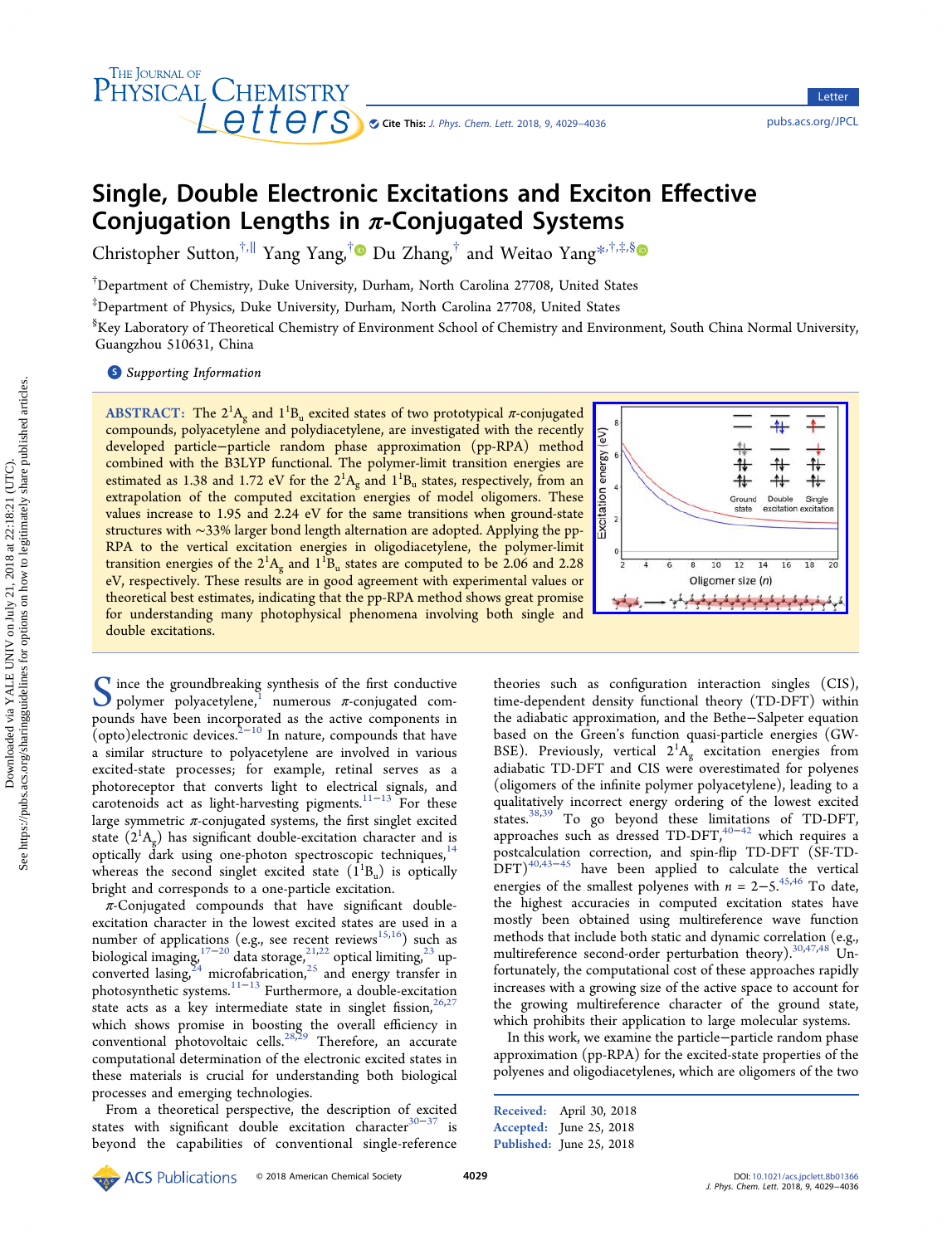prototypical  $\pi$ -conjugated polymers polyacetylene and polydiacetylene, respectively (Figure 1). The pp-RPA was originally



Figure 1. Molecular structures of the linear  $\pi$ -conjugated of transpolyenes (left) ranging in size from  $n = 2-20$  (i.e.,  $C_4H_6$  to  $C_{40}H_{42}$ ) and trans-oligodiacetylenes (right) from  $n = 1-8$  (i.e., C<sub>6</sub>H<sub>6</sub> to  $C_{34}H_{20}$ ) are considered in this study.

formulated as a correlation energy functional and can achieve an accuracy that is comparable to or higher than standard (semi)local or hybrid DFT functionals and the particle-hole (ph) RPA for a variety of computed properties.<sup>49-[51](#page-6-0)</sup> The pp-RPA has also been employed as an excited-state method. It can be viewed as an analog to the well-known particle-hole random phase approximation (ph-RPA) and TD-DFT, $52-54$  $52-54$  $52-54$  where instead of using the electron−hole density response the pp-RPA approach can be formulated in terms of the linear response of the pairing matrix to a time-dependent pairing field.<sup>55</sup> As an excited-state method,<sup>55–[57](#page-6-0)</sup> the pp-RPA shows a high accuracy for two-electron (double),<sup>56–[58](#page-6-0)</sup> charge-transfer,<sup>59</sup> and Rydberg excitations.<sup>60</sup>

The pp-PRA can describe both single and double transitions on the same footing as the ground state. Starting from a double-ionized  $(N - 2)$ -electron reference, where N is the number of electrons for the system of interest, a two-electron addition mostly to the lowest unoccupied orbital leads to the singlet ground state  $(S_0)$  of the N-electron system (Figure 2).



Figure 2. Diagram of two-electron additions starting from an  $(N -$ 2)-electron reference state, which results in the N-electron ground state and both two-electron  $(\mathrm{HOMO^{2} \rightarrow LUMO^{2}})$  and one-electron (HOMO  $\rightarrow$  LUMO) excitations computed using the pp-RPA method. For simplicity, the second configuration for the HOMO  $\rightarrow$ LUMO transition with opposite  $\alpha$  and  $\beta$  spatial orbital occupation is not shown.

Other two-electron additions result in higher energy states. These higher states can be singly excited states, doubly excited states, or a mixture of both. Taking the difference between the two-electron addition energies leads to excitation energies of the N-electron system. In polyene, a main component to the  $2^{1}A_{g}$  state is a two-electron addition to the LUMO+1 orbital of the  $(N - 2)$ -electron reference (labeled as a HOMO<sup>2</sup>  $\rightarrow$  $LUMO<sup>2</sup>$  transition of the N-electron system in Figure 2); a main component of the  $1^1\text{B}_\text{u}$  state is a two-electron addition to the LUMO and LUMO+1 (labeled as a HOMO  $\rightarrow$  LUMO transition of the N-electron system in Figure 2).

The pp-RPA excitation energies are computed using  $QM<sup>4</sup>D<sup>61</sup>$  as a post-DFT calculation on top of the  $(N - 2)$ electron reference orbitals that are generated from a singlepoint calculation in Gaussian  $09^{62}$  [\(with the same choice of](#page-6-0) functional and basis set). To improve the computational efficiency of the pp-RPA calculations for an examination of various structures, basis sets, and functionals, an active-space orbital truncation scheme is used.<sup>63</sup> [The size of the truncated](#page-6-0) (active) orbital space is increased to reproduce the excitation energies from the full pp-RPA method to within 0.01 eV for the larger oligomers (see [Table S1](http://pubs.acs.org/doi/suppl/10.1021/acs.jpclett.8b01366/suppl_file/jz8b01366_si_001.pdf) of the [Supporting](http://pubs.acs.org/doi/suppl/10.1021/acs.jpclett.8b01366/suppl_file/jz8b01366_si_001.pdf) [Information](http://pubs.acs.org/doi/suppl/10.1021/acs.jpclett.8b01366/suppl_file/jz8b01366_si_001.pdf))[.64](#page-6-0)

As has been shown for the smallest polyenes,  $56$  [the transition](#page-6-0) energies computed with the pp-RPA display a dependence on the DFT functional of the reference state. This is because the pp-RPA is in essence a linear response TD-DFT with pairing fields for estimating  $N \pm 2$  excitations. Therefore, just as the conventional particle-hole TD-DFT excitation energies depend on the choice of the DFT reference with which the density matrix linear response is performed, the pp-RPA excitation energies also depend on the reference state with which the pairing matrix linear response is performed. To understand the impact of the functional choice on the excitation energies for longer polyenes, the pp-RPA energies are computed using PBE, B3LYP, and CAM-B3LYP references [\(Table S2](http://pubs.acs.org/doi/suppl/10.1021/acs.jpclett.8b01366/suppl_file/jz8b01366_si_001.pdf)).<sup>64</sup> A qualitatively correct ordering of  $2^1A_g < 1^1B_u$  is obtained for all three functionals; however, the excited-state energies for the  $2A_g$  (1B<sub>u</sub>) state computed from a PBE reference are ca. 0.4 to 0.6 (0.2 to 0.3) eV lower compared with the B3LYP reference. In contrast, the excited-state energies are 0.4 to 0.7 (0.2 to 0.3) eV higher using the CAM-B3LYP reference for the  $2^{1}A_{g}$   $(1^{1}B_{u})$ state compared with B3LYP. These results indicate that a larger amount of HF exchange in the reference functional increases the computed excitation energies ([Table S2](http://pubs.acs.org/doi/suppl/10.1021/acs.jpclett.8b01366/suppl_file/jz8b01366_si_001.pdf)). The increase in the excitation energies is partly attributed to a larger energy difference between the LUMO and LUMO+1 reference orbitals of the  $(N - 2)$ -electron system ([Figure S1\)](http://pubs.acs.org/doi/suppl/10.1021/acs.jpclett.8b01366/suppl_file/jz8b01366_si_001.pdf), which are involved in both of the  $2^1A_g$  and  $1^1B_u$  transitions. The dependence of the excitation energy on the choice of the reference functional follows a similar trend to what is observed in other post-DFT approaches such as GW-BSE (i.e., neutral excitation calculation on top of reference orbitals generated with DFT) for polyenes with  $n = 2-4.65$  [The highest](#page-6-0) accuracies compared with the experimental and theoretical benchmark values are obtained using the reference orbitals computed with B3LYP. Therefore, the pp-RPA with B3LYP will be used for the remainder of the discussion.

We begin with a comparison of excited-state energies computed with the pp-RPA (using a complete active space) with the available results from wave-function-based methods for butadiene  $(n = 2)$ . Benchmark values of 6.41 and 6.21 eV for the  $2^1A_g$  and  $1^1B_u$  states, respectively, were reported using equation-of-motion coupled-cluster theory with singles, doubles, triples, and quintets with a complete basis set extrapolation (EOM-CCSDTQ/CBS) with the experimental geometry ([Table S3\)](http://pubs.acs.org/doi/suppl/10.1021/acs.jpclett.8b01366/suppl_file/jz8b01366_si_001.pdf).<sup>66</sup> [Using the same experimental](#page-6-0) geometry, the pp-RPA/B3LYP/cc-pVDZ computed  $2^1$ A<sub>g</sub> (6.66 eV) and  $1^1B_u$  (6.92 eV) excitation energies are 0.25 and 0.71 eV larger than the reference EOM-CCSDTQ/CBS values [\(Table S3](http://pubs.acs.org/doi/suppl/10.1021/acs.jpclett.8b01366/suppl_file/jz8b01366_si_001.pdf)). When the basis set is increased to aug-ccpVDZ, the errors in the excitation energies computed using pp-RPA/B3LYP for the  $2^1A_g$  (6.46 eV) and  $1^1B_u$  (6.60 eV) states are reduced to 0.05 and 0.39 eV [\(Table S3](http://pubs.acs.org/doi/suppl/10.1021/acs.jpclett.8b01366/suppl_file/jz8b01366_si_001.pdf)).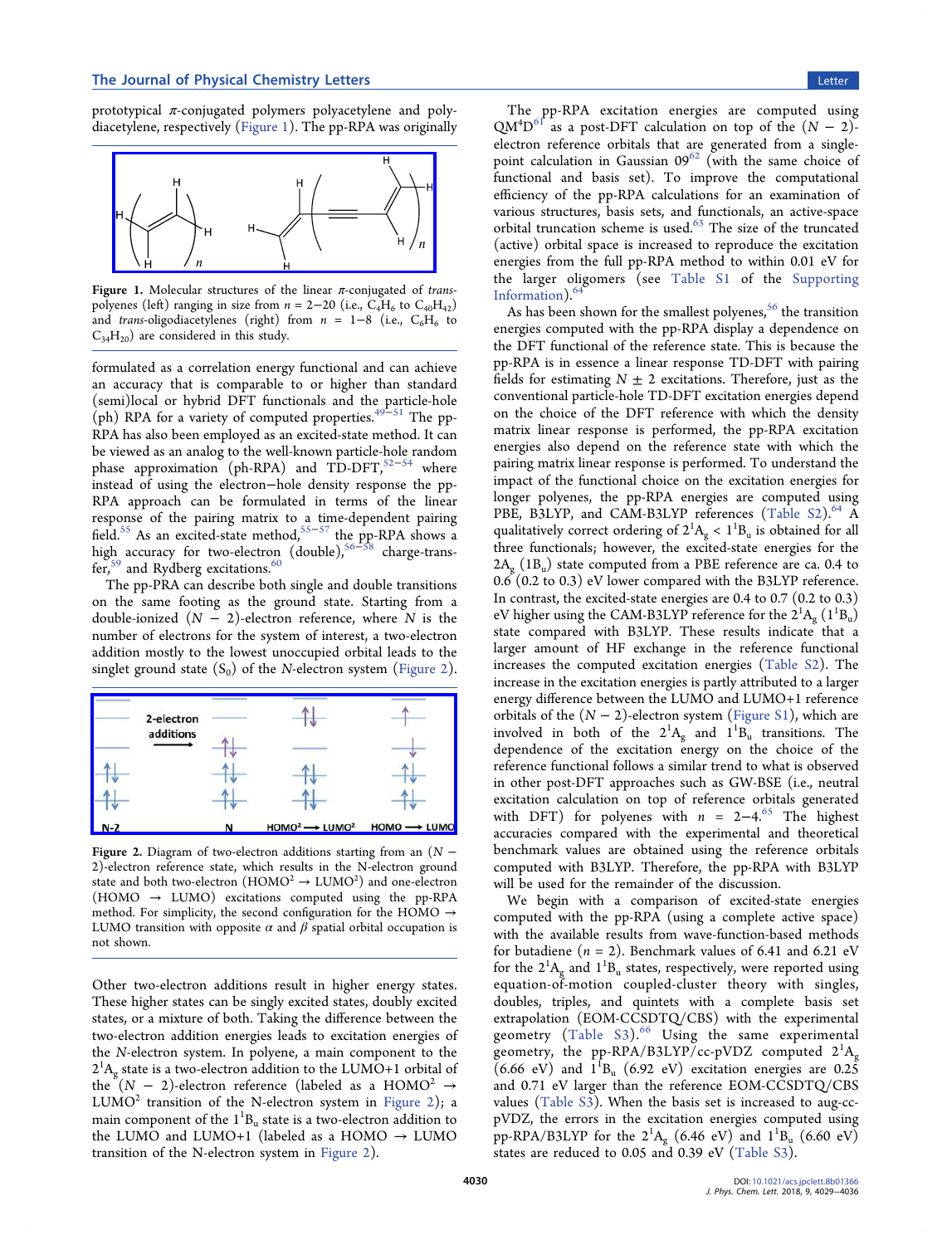#### <span id="page-2-0"></span>**The Journal of Physical Chemistry Letters** Letters **Communisty Communisty Communisty Communisty Communisty Communisty Communisty Communisty Communisty Communisty Communisty Communisty Communisty Communisty Communisty Comm**

Focusing on the  $2^1A_g$  state, single-reference EOM-CCSD overestimates the vertical excitation energies by 1.28 eV with the 6-31G\*\* basis set  $(7.69 \text{ eV})^{67}$  [and 1.24 eV with cc-pVDZ](#page-6-0)  $(7.65 \text{ eV})$ .<sup>66</sup> [Increasing the basis set size reduces the error to](#page-6-0) 0.84 eV for EOM-CCSD/cc-pV6Z  $(7.25 \text{ eV})$  and 0.65 eV for EOM-CCSD/aug-cc-pVDZ (7.06 eV).<sup>66</sup> [The decrease in the](#page-6-0) energy overestimation with a larger basis set is attributed to the unphysical mixing of Rydberg-like and valence double excited states.<sup>[48,](#page-5-0)[68](#page-6-0)</sup> The electron correlation necessary to describe the  $2^{1}A_{g}$  state can instead be accurately treated by including full triples in the EOM-CC formulism; however, EOM-CCSDT/ cc-pVDZ (6.83 eV) and EOM-CCSDT/aug-cc-pVDZ (6.58 eV) both overestimate the excitation energy of the  $2^{1}A_{g}$  state by 0.42 and 0.17 eV, respectively. $66$  [These results indicate that](#page-6-0) pp-RPA/B3LYP/aug-cc-pVDZ achieves a similar accuracy to EOM-CCSDT/aug-cc-pVDZ for the excitation energy of the  $2^{1}A_{g}$  state. The relatively good performance of the pp-RPA at a much lower computational cost for the  $2^1\mathrm{A_g}$  state is attributed to the explicit treatment of the valence double-excitation component and incorporation of correlation effects through the exchange-correlation potential. However, we note that EOM-CC has the advantage of achieving potentially higher accuracies through an inclusion of higher order operators.

For larger oligomers, results are compared using two different sets of all-trans geometries that were previously optimized using  $MP2/aug-cc-pVDZ^{69}$  [and a tuned-hybrid](#page-6-0) PBEh functional with 45.73% Hartree−Fock exchange (PBEh\*/6-311G)<sup>70</sup> [to understand the impact of geometries](#page-6-0) on the excited-state energies of polyenes. The geometries optimized with the PBEh\* functional converge to a bond length alternation (BLA) of 0.08 Å with increasing oligomer length, whereas the MP2 geometries converge to a smaller BLA value of 0.06 Å. In comparison, the experimental BLA values from NMR and X-ray spectroscopy are  $0.08<sup>71</sup>$  and  $0.104$  $\AA$ ,<sup>72</sup> [respectively. In terms of the basis set dependence of the](#page-6-0) pp-RPA-computed excited-state energies, we observe that an increase in the basis set size from cc-pVDZ to either cc-pVTZ or aug-cc-pVDZ does not significantly affect the pp-RPAcomputed excitation energies for the  $2^1\text{A}_\text{g}$  state for polyenes with  $n > 2$  ([Table S4\)](http://pubs.acs.org/doi/suppl/10.1021/acs.jpclett.8b01366/suppl_file/jz8b01366_si_001.pdf); therefore, cc-pVDZ basis set is used for the remainder of this discussion, and the excitation energies were generated using the truncated active space.

Multireference Møller−Plesset perturbation (MRMP) theory results have been reported for polyenes with  $n = 3-5$ and allows for a comparison to a high-level wave-function-based method for these oligomers.<sup>30</sup> [Using the MP2/aug-cc](#page-5-0)pVDZ geometry, the pp-RPA/B3LYP/cc-pVDZ excitation energies for the  $2^{1}A_{g}$  and  $1^{1}B_{u}$  states are  $-0.21$  and  $+0.37$ eV, respectively, relative to the MRMP values for polyene with  $n = 3$ . A difference of  $-0.52$  eV for polyene with  $n = 4$  and  $-0.33$  eV for  $n = 5$  is observed in MRMP and pp-RPA/B3LYP vertical excitation energies of the  $2^{1}A_{g}$  states. In contrast, for the  $1^1B_u$  state, pp-RPA/B3LYP overestimates MRMP by 0.07 eV for polyenes with  $n = 4$  and 5 (Figure 3). Using the PBEh<sup>\*</sup> geometry, the errors are  $-0.21$  and  $+0.12$  eV for the  $2^{1}A_{g}$  and  $1^{1}B_{u}$  states for polyene with  $n = 4$  (which is the only coinciding oligomer size published using PBEh\*). MRMP using complete active space configuration interaction reference functions (CASCI-MRMP) provides the best computational estimates of excitation energies for longer polyenes with  $n = 6-14$ .<sup>73</sup> [For](#page-6-0) the  $1^1B_u$  state, the pp-RPA excitation energies at the MP2optimized geometries are on average 0.48 eV lower than the CASCI-MRMP values (computed using ground-state struc-



Figure 3. Vertical excitation energies (eV) from pp-RPA B3LYP/ccpVDZ for polyenes with  $n = 2-20$  for ground-state structures optimized using MP2/aug-cc-pVDZ<sup>69</sup> [\(black circles\) and PBEh](#page-6-0)\*/6-311G<sup>70</sup> [\(blue circles\) compared with EOM-CCSDTQ/CBS \(red](#page-6-0) squares), $66$  [MRMP \(purple triangles\),](#page-6-0) $30$  [CASCI-MRMP \(green](#page-5-0) triangles),<sup>73</sup> [and experimental values](#page-6-0)<sup>[34](#page-5-0),[81](#page-6-0)</sup> (gray squares) for the  $1^1B_u$ (open) and  $2^1A_g$  (filled) states.

tures optimized using MP2/cc-pVDZ); in contrast, a better agreement is found for the  $2^1A_g$  state of polyenes with  $n \ge 9$ , with an average difference of 0.08 eV for those oligomer sizes (Figure 3).

A detailed comparison between the excitation energies obtained from the pp-RPA and computational benchmark values for the  $2^1A_g$  and  $1^1B_u$  states of polyene with  $n = 2$  is discussed above; therefore, a comparison between the pp-RPA vertical excitation energies and experimental values will focus on polyenes with  $n = 3-7$  using the MP2-optimized geometries. Results for polyenes with  $n = 4$  and 6 will be discussed using the PBEh\*-optimized geometries. For polyene with  $n = 3$ , the pp-RPA/B3LYP vertical excitation energy underestimates by 0.54 eV the experimental value for the  $1^{1}_{\text{B}_y}$ state (4.93 eV) determined from gas-phase measurements<sup>[74](#page-6-0)</sup> and UV–visible absorption spectra.<sup>[75](#page-6-0),[76](#page-6-0)</sup> For the  $2^1\text{A}_\text{g}$  state of polyene with  $n = 3$ , the experimental value of 4.57 eV (determined from resonance enhanced multiphoton ionization spectroscopy) is overestimated by 0.31 eV using pp-RPA/ B3LYP. Experimental vertical transition energies have been estimated from room-temperature absorption and emission spectra in solution for polyene derivatives with  $n = 4-7<sup>34</sup>$  [For](#page-5-0) polyene with  $n = 4$ , the pp-RPA/B3LYP excitation energies at the MP2 geometry underestimate the experimental values of 4.60 and 4.02 eV by 0.01 and 0.07 eV for the  $1^1B_u$  and  $2^1A_g$ states, respectively. Additional experimental results for polyene with  $n = 4$  from gas-phase and solution-based optical measurements indicate that the  $1^1B_u$  state energy is in the range of 4.38 to 4.41 eV.  $36,74,77,78$  $36,74,77,78$  $36,74,77,78$  $36,74,77,78$  Taking these values instead, pp-RPA excitation energies using the MP2 geometries give slightly larger errors of ca. 0.2 eV. The pp-RPA/B3LYP vertical excitation underestimates an experimental value for the  $2^1$ A<sub>g</sub> state by 0.15 eV.<sup>79</sup> [In comparison with the vertical](#page-6-0) transition energies from ref [34](#page-5-0) for oligomer sizes  $n = 5-7$ , the error in the pp-RPA/B3LYP excitation energy (using the MP2 optimized geometry) for the  $1^1B_u (2^1A_g)$  state increases with system size: 0.04 eV (0.07 eV) for polyene with  $n = 5$ ; 0.23 eV  $(0.18 \text{ eV})$  for  $n = 6$ ; and 0.35 eV  $(0.22 \text{ eV})$  for  $n = 7$ . The opposite trend is observed using the PBEh\* geometries, where the ppRPA/B3LYP energy is 0.18 eV (0.24 eV) higher in energy compared with the experimental value for the  $1^1B_u$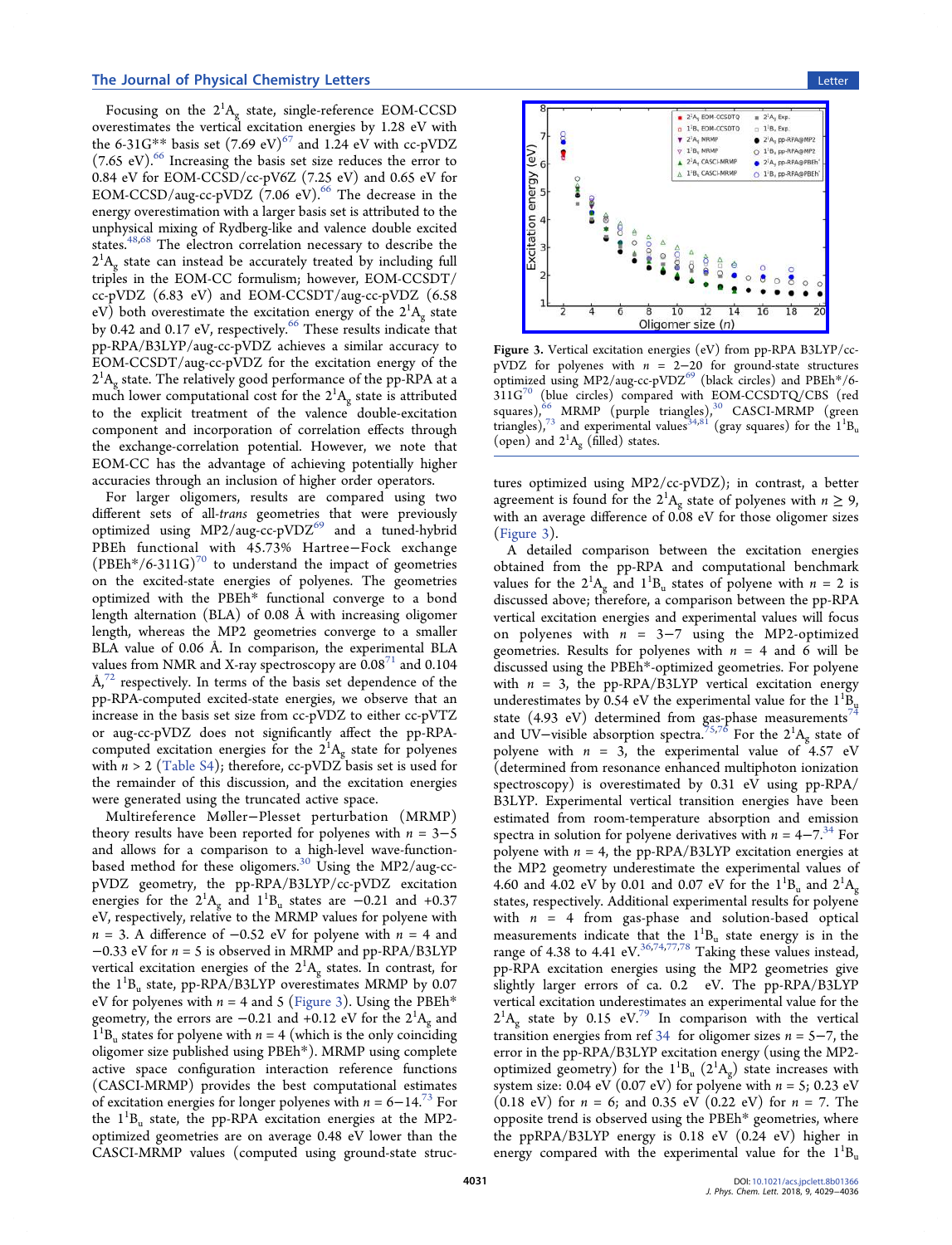<span id="page-3-0"></span> $(2^1A_g)$  state of polyene with  $n = 4$ , which decreases to a difference of 0.03 eV (0.13 eV) for the  $1^1B_u$  ( $2^1A_g$ ) state of polyene with  $n = 6$ . The better comparison with experiment in the vertical transition energies obtained using the PBEh\* geometries is attributed to BLA values that compare well to experiment for larger oligomers.

Spectroscopic data are not available for polyenes with  $n \geq 8$ . Instead, the  $1^1B_u$  and  $2^1A_g$  vertical excitation energies are estimated by Gaussian decomposition of room-temperature solution-based electronic absorption spectra of carotenoids (i.e., methylated polyene derivatives) for polyenes with  $n = 8 13.^{80}$  The vertical excitation energies of the  $2^{1}A_{g}$  state are taken as is from ref [81.](#page-6-0) For vertical transition energies of the  $1^1B_u$ state, a correction to the experimental values was suggested in ref [81](#page-6-0) to account for the effects of the solvent and substitutional groups, which are neglected in this discussion. The pp-RPA underestimates the experimental excitation energies for polyenes with  $n = 8-13$  by 0.29 to 0.39 eV for the  $2^{1}A_{g}$  state using the MP2 geometries. For the  $1^{1}B_{u}$  state, the pp-RPA overestimates the experimental value by 0.10 eV for  $n = 8$  but underestimates the  $n = 13$  result by 0.27 eV. In contrast, a decrease in the error with an increase in oligomer size from  $n = 8$  (+0.34 eV) to  $n = 12$  (+0.11 eV) is observed for the pp-RPA excitation energies using the PBEh\* structures. The decreasing error compared with experiment for the  $1^1B_u$ state with increasing system size is consistent with what was observed comparing the vertical excitation energies in ref [79](#page-6-0) for the smaller oligomers. For the  $2^1A_g$  state, an absolute energy difference of <0.04 eV between experiment and the pp-RPA/B3LYP excitation energy is observed for polyenes with n  $= 8$ , 10, and 12 using the PBEh\* geometry (which are the only oligomer lengths with reported PBEh\* structures).

An important consideration is the variation in the nature of the excited states with the oligomer size. For  $n = 2$ , an analysis of the eigenvectors from the pp-RPA calculation indicates that the  $1^1B_u$  state corresponds to an almost pure HOMO  $\rightarrow$ LUMO transition, whereas the  $2^1A_g$  state transition is described by a combination of a two-particle HOMO<sup>2</sup>  $\rightarrow$ LUMO<sup>2</sup> transition and a one-particle HOMO  $\rightarrow$  LUMO+1 transition ([Table S5](http://pubs.acs.org/doi/suppl/10.1021/acs.jpclett.8b01366/suppl_file/jz8b01366_si_001.pdf)). In comparison, a one-particle HOMO− 1 → LUMO component has been shown to contribute to the  $2^1$ A<sub>g</sub> excitation from the EOM-CCSDTQ/CBS.<sup>66</sup> [This](#page-6-0) component is not present here because only transitions originating from the HOMO are described by the current implementation of the pp-RPA. The HOMO−1 → LUMO transition can be computed in the pp-RPA formulism starting from an non-ground-state  $(N - 2)$ -electron reference; however, this procedure would introduce a large error in the pp-RPA estimate for the  $2^1A_g$  state transition because the orbital relaxation of the ground state  $N - 2$  reference will be missing and is important in describing the HOMO<sup>2</sup>  $\rightarrow$  $LUMO<sup>2</sup>$  transition. In addition, previous results have shown that transitions with a minor non-HOMO excitation character can still be estimated well by the pp-RPA values. $56$ 

For the  $2^{1}A_{g}$  states of polyenes with  $n = 2-20$ , the doubleexcitation  $(H\text{OMO}^2 \rightarrow LUMO^2)$  component accounts for ∼40% of the overall transitions, whereas the contribution from the HOMO  $\rightarrow$  LUMO+1 transition decreases from 50% for polyene with  $n = 2$  to 36% for polyene with  $n \ge 6$ . For the  $1^{1}B_{u}$ state, the HOMO  $\rightarrow$  LUMO transition (93%) dominates the vertical transition for polyene with  $n = 2$ , which decreases to <50% for  $n = 20$ ; a one-particle HOMO  $\rightarrow$  LUMO+2

transition becomes an important component of the vertical  $1^{1}B_{u}$  excitations of polyenes with  $n > 9$  ([Table S5\)](http://pubs.acs.org/doi/suppl/10.1021/acs.jpclett.8b01366/suppl_file/jz8b01366_si_001.pdf).

From an extrapolation of pp-RPA calculations of MP2 optimized oligomers using the effective conjugation length model  $(ECL)$ ,<sup>82</sup> the  $2^1A_g$  and  $1^1B_u$  excited-state energies are 1.38 and 1.72 eV, respectively, with a saturation of about  $n =$ 18 (Figure 4). From the extrapolation based on results



**Figure 4.** Excitation energies (eV) of the  $2^1A_g$  and  $1^1B_u$  states as a function of increasing oligomer size  $(n)$  for *trans-polyenes*  $(PA)$ optimized using MP2/aug-cc-pVDZ<sup>69</sup> [\(black circles\) and PBEh](#page-6-0)\*/6-  $311G<sup>70</sup>$  (blue circles) and trans[-oligodiacetylenes \(PDA, black](#page-6-0) triangles). The excitation energies were extrapolated to the infinite polymer using the effective conjugation length (ECL) model.

computed using the PBEh\* geometries, the excitation energies in the polymer limit are slightly higher with 1.95 and 2.24 eV for the  $2^{1}A_{g}$  and  $1^{1}B_{u}$  state, respectively. This is attributed to the larger BLA for PBEh\* geometries. However, despite the geometry and energy differences, a similar ECL value of about  $n = 18$  is also obtained with the PBEh\* geometries, indicating a similar exciton delocalization length. In comparison, experimental polymer-limit energies range from 1.6 to 2.0 eV for the  $1^{1}B_{u}$  state,<sup>[83](#page-6-0)-[85](#page-6-0)</sup> which are similar to the extrapolated value from the excitation energies of substituted polyenes (1.8 eV).  $86,87$  $86,87$  $86,87$ 

The bulk excited states of polyacetylene have been previously investigated using GW-BSE under periodic boundary conditions, which estimated the dipole-allowed (i.e.,  $1^1B_u$ ) and dipole-forbidden (i.e.,  $2^1A_g$ ) states to be 1.7 and 1.8 eV, respectively.<sup>88</sup> [This qualitatively incorrect state](#page-6-0) ordering of  $2^1A_g > 1^1B_u$  for GW-BSE is attributed to the absence of the double-excitation component of the  $2^{1}A_{g}$  state, which leads to an overestimation of the  $1^1\text{A}_g \rightarrow 2^1\text{A}_g$  transition energy. In terms of the exciton delocalization length, a value of 50 Å was determined from GW-BSE, $88$  [which compares well to](#page-6-0) the value of  $n = 18$  obtained from a similar saturation in the pp-RPA excitation energies for both MP2 and PBEh\* geometries.

A similar analysis was applied to oligodiacetylene (oligomers of polydiacetylene) to estimate the bulk polymer values for the  $2^{1}\text{\AA}_g$  and  $1^{1}\text{\B}_u$  states, which are predicted to be 2.06 and 2.28 eV, respectively, with a saturation of these excited states of about  $n = 8$  (Figure 4, [Table S7\)](http://pubs.acs.org/doi/suppl/10.1021/acs.jpclett.8b01366/suppl_file/jz8b01366_si_001.pdf). The  $2^1A_g < 1^1B_u$  state ordering obtained from the pp-RPA excited-state energies is consistent with experimental two-photon measurements of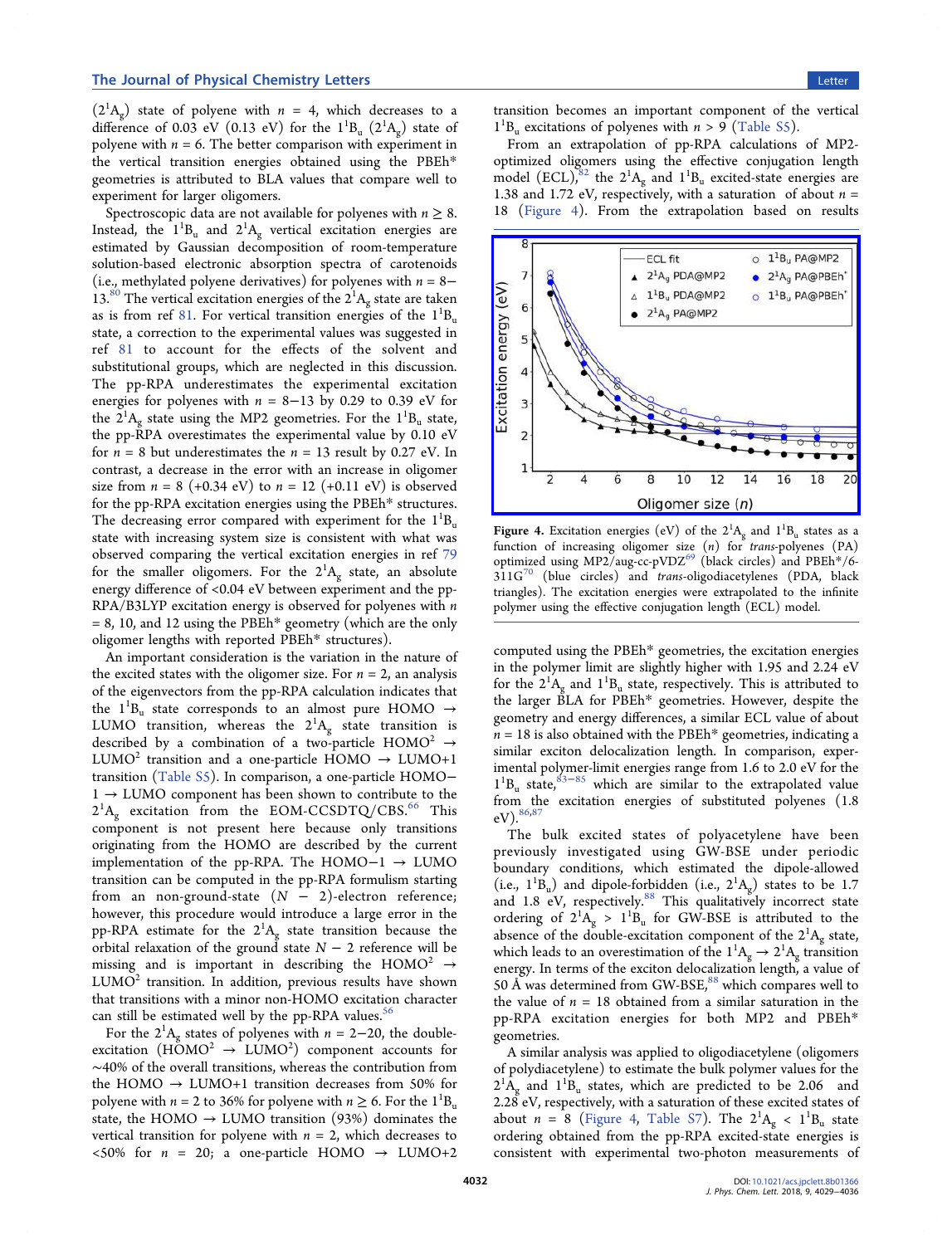<span id="page-4-0"></span>polydiacetylene. $^{89-91}$  $^{89-91}$  $^{89-91}$  $^{89-91}$  $^{89-91}$  The computed  $1^1\text{B}_\text{u}$  state in the polymer limit agrees well with the previous estimates of the optical gap as 2.5  $(n = 8)^{92}$  and 2.25 eV  $(n = 10)^{93}$  [based on the](#page-7-0) extrapolation of the experimentally observed electronic transitions of oligodiacetylene. The slightly longer exciton delocalization length for polyacetylene ( $n = 18$ ) compared with polydiacetylene ( $n = 8$ ) is consistent with the qualitative trend expected from the larger band dispersion along the backbone of polyacetylene<sup>[88](#page-6-0),[94](#page-7-0)</sup> compared with polydiacetylene.<sup>95</sup>

An analysis of the eigenvectors from the pp-RPA calculation on the oligodiacetylenes with  $n = 1$  indicates that the excitation to the  $1^1B_u$  state corresponds to a mostly a one-electron  $HOMO \rightarrow LUMO$  transition (86%), whereas the excitation to the  $2^1\text{A}_\text{g}$  state is described by an almost equal combination of a two-particle  $HOMO^2 \rightarrow LUMO^2$  (ca. 40%) transition and a one-particle HOMO  $\rightarrow$  LUMO+1 transition (ca. 40%); see [Table S5](http://pubs.acs.org/doi/suppl/10.1021/acs.jpclett.8b01366/suppl_file/jz8b01366_si_001.pdf). Although the evolution of the eigenvectors of the  $2^1A_g$  transition for the various sized oligodiacetylenes is qualitatively similar to polyene, the HOMO  $\rightarrow$  LUMO component accounts for ca. 70% of the  $1^1B_u$  vertical transition for all oligodiacetylenes, which is in contrast with what is computed for polyene.

Several conclusions can be derived from the examination of the lowest excited states of all-trans conjugated  $\pi$ -systems using pp-RPA. For polyenes, the pp-RPA excitation energies for the  $1^{1}B_{u}$  states are in good agreement with experiment and previously reported results from high-level wave function methods. Moreover, the excitation energies of the challenging  $2^1\text{A}_{\text{g}}$  states are also accurately predicted. The correct relative energy ordering  $(2^1A_g < 1^1B_u)$  is obtained using the pp-RPA, in contrast with results reported using other commonly used methods such as TD-DFT, EOM-CCSD, and GW-BSE.

The computational efficiency of pp-RPA allows for the calculation of the excitation energies of large oligomers and an analysis of the exciton delocalization based on a saturation of the excited-state energies as a function of increasing oligomer length. For polyacetylene, the extrapolated values from MP2 geometries yield vertical excitation energies in the polymer limit, which are 1.38 and 1.72 eV for the  $2^{1}A_{g}$  and  $1^{1}B_{u}$  states, respectively. At the PBEh\* geometries, the excitation energies are 1.95 V and 2.24 eV for the  $2^1\text{A}_\text{g}$  and  $1^1\text{B}_\text{u}$  states, which are slightly higher than the results from MP2 geometries because of a decrease in the bond-length alternation. For both MP2 and PBEh\* geometries, an ECL value of about  $n = 18$  is obtained, indicating a similar excited-state delocalization (estimated from a saturation in the excited-state energies with increasing oligomer length). To examine the effect of the bonding type on the exciton delocalization length, the properties of polydiacetylene in the polymer limit are extrapolated from MP2 geometries. Using the ECL model, the exciton delocalization length for polydiacetylene is predicted to be  $n = 8$  for both the  $2^1A_g$  and  $1^1B_u$  states, which corresponds to an energy of 2.06 and 2.28 eV, respectively. The slightly reduced exciton delocalization length for polydiacetylene compared with polyacetylene is attributed to the differences in the bonding nature between the oligomers for these two systems and is consistent with the picture obtained from comparing the computed band dispersions for these two  $\pi$ -conjugated systems.

# ■ ASSOCIATED CONTENT

#### **6** Supporting Information

The Supporting Information is available free of charge on the [ACS Publications website](http://pubs.acs.org) at DOI: [10.1021/acs.jp](http://pubs.acs.org/doi/abs/10.1021/acs.jpclett.8b01366)[clett.8b01366](http://pubs.acs.org/doi/abs/10.1021/acs.jpclett.8b01366).

> Computed excitation energies and fitting parameters corresponding to [Figures 3](#page-2-0) and [4](#page-3-0) as well as the basis set and functional dependence of the excited-state energies. ([PDF](http://pubs.acs.org/doi/suppl/10.1021/acs.jpclett.8b01366/suppl_file/jz8b01366_si_001.pdf))

# ■ AUTHOR INFORMATION

#### Corresponding Author

\*E-mail: [weitao.yang@duke.edu.](mailto:weitao.yang@duke.edu)

# ORCID<sup>®</sup>

Yang Yang: [0000-0001-8572-5155](http://orcid.org/0000-0001-8572-5155)

Weitao Yang: [0000-0001-5576-2828](http://orcid.org/0000-0001-5576-2828)

### Present Address

∥ C.S.: Theory Department, Fritz Haber Institute of the Max Planck Society, Berlin, Germany.

#### **Notes**

The authors declare no competing financial interest.

## ■ ACKNOWLEDGMENTS

We thank Juliana Bois and Thomas Koerzdoerfer for providing the optimized polyene structures using the tuned-PBEh\* functional and for the helpful discussions. We thank Zehua Chen for the helpful feedback. C.S. and D.Z. were supported through the Center for the Computational Design of Functional Layered Materials (Award DE-SC0012575), an Energy Frontier Research Center funded by the US Department of Energy, Office of Science, Basic Energy Sciences. Y.Y. was supported by the National Science Foundation (CHE-1362927) and W.Y. by the National Institute of Health (2R01- GM061870).

#### ■ REFERENCES

(1) Chiang, C. K.; Fincher, C. R.; Park, Y. W.; Heeger, A. J.; Shirakawa, H.; Louis, E. J.; Gau, S. C.; MacDiarmid, A. G. [Phys. Rev.](http://pubs.acs.org/action/showLinks?crossref=10.1103%2FPhysRevLett.39.1098&coi=1%3ACAS%3A528%3ADyaE2sXmtVansb0%253D&citationId=p_n_1_1) [Lett](http://pubs.acs.org/action/showLinks?crossref=10.1103%2FPhysRevLett.39.1098&coi=1%3ACAS%3A528%3ADyaE2sXmtVansb0%253D&citationId=p_n_1_1). 1977, 39, 1098.

(2) Tang, C. W. 2-Layer Organic Photovoltaic Cell. [Appl. Phys. Lett.](http://pubs.acs.org/action/showLinks?crossref=10.1063%2F1.96937&coi=1%3ACAS%3A528%3ADyaL28Xpt1SmsQ%253D%253D&citationId=p_n_2_1) 1986, 48 (2), 183−185.

(3) Tang, C. W.; VanSlyke, S. A. Organic Electroluminescent Diodes. [Appl. Phys. Lett.](http://pubs.acs.org/action/showLinks?crossref=10.1063%2F1.98799&coi=1%3ACAS%3A528%3ADyaL2sXmtVynsLo%253D&citationId=p_n_3_1) 1987, 51 (12), 913−915.

(4) Koezuka, H.; Tsumura, A.; Ando, T. Field-Effect Transistor with Polythiophene Thin Film. [Synth. Met](http://pubs.acs.org/action/showLinks?crossref=10.1016%2F0379-6779%2887%2990964-7&coi=1%3ACAS%3A528%3ADyaL2sXhs1OjtLg%253D&citationId=p_n_4_1). 1987, 18 (1−3), 699−704.

(5) Burroughes, J. H.; Bradley, D. D. C.; Brown, A. R.; Marks, R. N.; Mackay, K.; Friend, R. H.; Burns, P. L.; Holmes, A. B. Light-Emitting Diodes Based on Conjugated Polymers. [Nature](http://pubs.acs.org/action/showLinks?crossref=10.1038%2F347539a0&coi=1%3ACAS%3A528%3ADyaK3cXmt1Sru7o%253D&citationId=p_n_5_1) 1990, 347 (6293), 539−541.

(6) Hiramoto, M.; Fujiwara, H.; Yokoyama, M. 3-Layered Organic Solar-Cell with a Photoactive Interlayer of Codeposited Pigments. [Appl. Phys. Lett.](http://pubs.acs.org/action/showLinks?crossref=10.1063%2F1.104423&coi=1%3ACAS%3A528%3ADyaK3MXhvV2jsbg%253D&citationId=p_n_6_1) 1991, 58 (10), 1062-1064.

(7) Horowitz, G.; Fichou, D.; Peng, X.; Garnier, F. Thin-Film Transistors Based on Alpha-Conjugated Oligomers. [Synth. Met.](http://pubs.acs.org/action/showLinks?crossref=10.1016%2F0379-6779%2891%2991568-U&coi=1%3ACAS%3A528%3ADyaK3MXms1Oktb0%253D&citationId=p_n_7_1) 1991, 41 (3), 1127−1130.

(8) Halls, J. J. M.; Walsh, C. A.; Greenham, N. C.; Marseglia, E. A.; Friend, R. H.; Moratti, S. C.; Holmes, A. B. Efficient Photodiodes from Interpenetrating Polymer Networks. [Nature](http://pubs.acs.org/action/showLinks?crossref=10.1038%2F376498a0&coi=1%3ACAS%3A528%3ADyaK2MXnsVCrs7c%253D&citationId=p_n_8_1) 1995, 376 (6540), 498−500.

(9) Yu, G.; Gao, J.; Hummelen, J. C.; Wudl, F.; Heeger, A. J. Polymer Photovoltaic Cells - Enhanced Efficiencies Via a Network of Internal Donor-Acceptor Heterojunctions. [Science](http://pubs.acs.org/action/showLinks?crossref=10.1126%2Fscience.270.5243.1789&coi=1%3ACAS%3A528%3ADyaK2MXhtVSiurjF&citationId=p_n_9_1) 1995, 270 (5243), 1789−1791.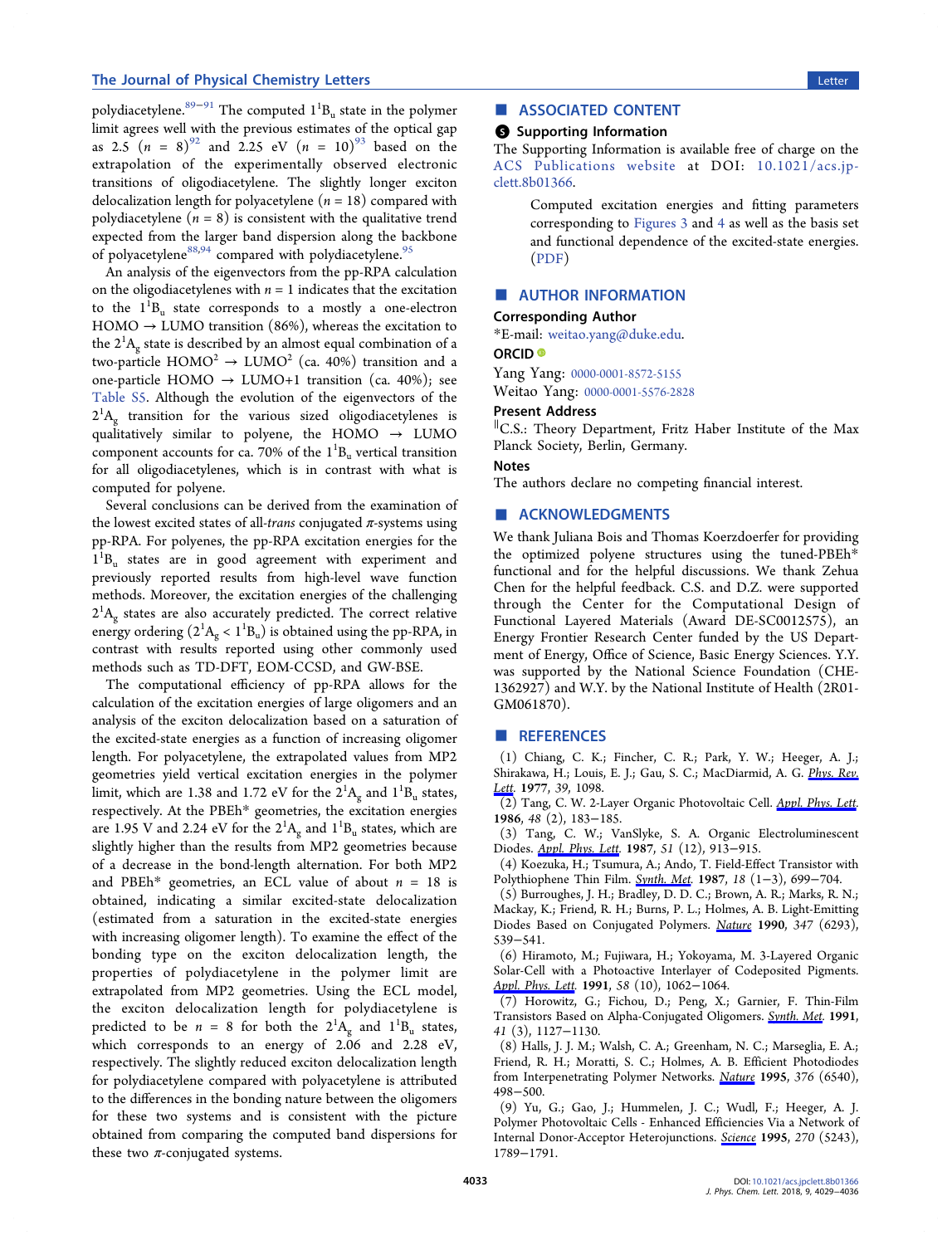#### <span id="page-5-0"></span>The Journal of Physical Chemistry Letters Letters Letter Letter Letter Letter Letter Letter Letter Letter Letter

(10) Friend, R. H.; Gymer, R. W.; Holmes, A. B.; Burroughes, J. H.; Marks, R. N.; Taliani, C.; Bradley, D. D. C.; Santos, D. A. D.; Bredas, J. L.; Logdlund, M.; et al. Electroluminescence in Conjugated Polymers. [Nature](http://pubs.acs.org/action/showLinks?crossref=10.1038%2F16393&coi=1%3ACAS%3A528%3ADyaK1MXntVOhsA%253D%253D&citationId=p_n_10_1) 1999, 397 (6715), 121−128.

(11) Polívka, T.; Frank, H. A. Molecular Factors Controlling Photosynthetic Light Harvesting by Carotenoids. [Acc. Chem. Res.](http://pubs.acs.org/action/showLinks?system=10.1021%2Far100030m&coi=1%3ACAS%3A528%3ADC%252BC3cXlslymur0%253D&citationId=p_n_11_1) 2010, 43 (8), 1125−1134.

(12) Croce, R.; van Amerongen, H. Natural Strategies for Photosynthetic Light Harvesting. [Nat. Chem. Biol](http://pubs.acs.org/action/showLinks?pmid=24937067&crossref=10.1038%2Fnchembio.1555&coi=1%3ACAS%3A528%3ADC%252BC2cXpvFWks7Y%253D&citationId=p_n_12_1). 2014, 10 (7), 492−501.

(13) Scholes, G. D.; Fleming, G. R.; Olaya-Castro, A.; van Grondelle, R. Lessons from Nature About Solar Light Harvesting. [Nat. Chem](http://pubs.acs.org/action/showLinks?pmid=21941248&crossref=10.1038%2Fnchem.1145&coi=1%3ACAS%3A528%3ADC%252BC3MXht1ajurzF&citationId=p_n_13_1). 2011, 3 (10), 763−774.

(14) Polívka, T.; Herek, J. L.; Zigmantas, D.; Åkerlund, H.-E.; Sundström, V. Direct Observation of the (Forbidden) S1 State in Carotenoids. [Proc. Natl. Acad. Sci. U. S. A](http://pubs.acs.org/action/showLinks?pmid=10220393&crossref=10.1073%2Fpnas.96.9.4914&coi=1%3ACAS%3A528%3ADyaK1MXjtVKmsL0%253D&citationId=p_n_14_1). 1999, 96 (9), 4914−4917.

(15) Pawlicki, M.; Collins, H. A.; Denning, R. G.; Anderson, H. L. Two-Photon Absorption and the Design of Two-Photon Dyes. [Angew.](http://pubs.acs.org/action/showLinks?pmid=19370705&crossref=10.1002%2Fanie.200805257&coi=1%3ACAS%3A528%3ADC%252BD1MXltVyktbg%253D&citationId=p_n_15_1) [Chem., Int. Ed](http://pubs.acs.org/action/showLinks?pmid=19370705&crossref=10.1002%2Fanie.200805257&coi=1%3ACAS%3A528%3ADC%252BD1MXltVyktbg%253D&citationId=p_n_15_1). 2009, 48 (18), 3244−3266.

(16) Strehmel, B.; Strehmel, V. Two-Photon Physical, Organic, and Polymer Chemistry: Theory, Techniques, Chromophore Design, and Applications. [Adv. Photochem.](http://pubs.acs.org/action/showLinks?crossref=10.1002%2F047003758X.ch3&citationId=p_n_16_1) 2005, 111−354.

(17) Zipfel, W. R.; Williams, R. M.; Webb, W. W. Nonlinear Magic: Multiphoton Microscopy in the Biosciences. [Nat. Biotechnol.](http://pubs.acs.org/action/showLinks?pmid=14595365&crossref=10.1038%2Fnbt899&coi=1%3ACAS%3A528%3ADC%252BD3sXosFOksbk%253D&citationId=p_n_19_1) 2003, 21 (11), 1369−1377.

(18) Helmchen, F.; Denk, W. Deep Tissue Two-Photon Microscopy. [Nat. Methods](http://pubs.acs.org/action/showLinks?pmid=16299478&crossref=10.1038%2Fnmeth818&coi=1%3ACAS%3A528%3ADC%252BD2MXht1aksr3E&citationId=p_n_20_1) 2005, 2 (12), 932−940.

(19) Ellis-Davies, G. C. R. Caged Compounds: Photorelease Technology for Control of Cellular Chemistry and Physiology. [Nat.](http://pubs.acs.org/action/showLinks?pmid=17664946&crossref=10.1038%2Fnmeth1072&coi=1%3ACAS%3A528%3ADC%252BD2sXot12mt70%253D&citationId=p_n_21_1) [Methods](http://pubs.acs.org/action/showLinks?pmid=17664946&crossref=10.1038%2Fnmeth1072&coi=1%3ACAS%3A528%3ADC%252BD2sXot12mt70%253D&citationId=p_n_21_1) 2007, 4 (8), 619−628.

(20) Kim, H. M.; Cho, B. R. Two-Photon Probes for Intracellular Free Metal Ions, Acidic Vesicles, and Lipid Rafts in Live Tissues. [Acc.](http://pubs.acs.org/action/showLinks?system=10.1021%2Far800185u&coi=1%3ACAS%3A528%3ADC%252BD1MXjvVehtbw%253D&citationId=p_n_22_1) [Chem. Res.](http://pubs.acs.org/action/showLinks?system=10.1021%2Far800185u&coi=1%3ACAS%3A528%3ADC%252BD1MXjvVehtbw%253D&citationId=p_n_22_1) 2009, 42 (7), 863−872.

(21) Kawata, S.; Kawata, Y. Three-Dimensional Optical Data Storage Using Photochromic Materials. [Chem. Rev](http://pubs.acs.org/action/showLinks?system=10.1021%2Fcr980073p&coi=1%3ACAS%3A528%3ADC%252BD3cXis1GntLg%253D&citationId=p_n_23_1). 2000, 100 (5), 1777−1788.

(22) Parthenopoulos, D. A.; Rentzepis, P. M. Three-Dimensional Optical Storage Memory. [Science](http://pubs.acs.org/action/showLinks?pmid=17773360&crossref=10.1126%2Fscience.245.4920.843&coi=1%3ACAS%3A528%3ADyaL1MXmt1WqtL4%253D&citationId=p_n_24_1) 1989, 245 (4920), 843−845.

(23) Spangler, C. W. Recent Development in the Design of Organic Materials for Optical Power Limiting. *[J. Mater. Chem](http://pubs.acs.org/action/showLinks?crossref=10.1039%2Fa902802a&coi=1%3ACAS%3A528%3ADyaK1MXlsFygsbY%253D&citationId=p_n_25_1).* 1999, 9 (9), 2013−2020.

(24) Lin, T.-C.; Chung, S.-J.; Kim, K.-S.; Wang, X.; He, G. S.; Swiatkiewicz, J.; Pudavar, H. E.; Prasad, P. N. Organics and Polymers with High Two-Photon Activities and Their Applications. In *[Polymers](http://pubs.acs.org/action/showLinks?crossref=10.1007%2F3-540-45642-2_3&citationId=p_n_26_1)* [for Photonics Applications II: Nonlinear Optical, Photorefractive and](http://pubs.acs.org/action/showLinks?crossref=10.1007%2F3-540-45642-2_3&citationId=p_n_26_1) [Two-Photon Absorption Polymers](http://pubs.acs.org/action/showLinks?crossref=10.1007%2F3-540-45642-2_3&citationId=p_n_26_1); Lee, K.-S., Ed.; Springer Berlin Heidelberg: Berlin, 2003; pp 157−193.

(25) LaFratta, C. N.; Fourkas, J. T.; Baldacchini, T.; Farrer, R. A. [Mehrphotonen-Mikrofabrikation.](http://pubs.acs.org/action/showLinks?crossref=10.1002%2Fange.200603995&citationId=p_n_27_1) Angew. Chem. 2007, 119 (33), 6352−6374.

(26) Musser, A. J.; Maiuri, M.; Brida, D.; Cerullo, G.; Friend, R. H.; Clark, J. The Nature of Singlet Exciton Fission in Carotenoid Aggregates. *[J. Am. Chem. Soc](http://pubs.acs.org/action/showLinks?system=10.1021%2Fjacs.5b01130&coi=1%3ACAS%3A528%3ADC%252BC2MXlsFGgsL4%253D&citationId=p_n_28_1).* 2015, 137 (15), 5130-5139.

(27) Musser, A. J.; Al-Hashimi, M.; Maiuri, M.; Brida, D.; Heeney, M.; Cerullo, G.; Friend, R. H.; Clark, J. Activated Singlet Exciton Fission in a Semiconducting Polymer. *[J. Am. Chem. Soc](http://pubs.acs.org/action/showLinks?system=10.1021%2Fja405427j&coi=1%3ACAS%3A528%3ADC%252BC3sXhtFCmu7nN&citationId=p_n_29_1).* 2013, 135 (34), 12747−12754.

(28) Hanna, M. C.; Nozik, A. J. Solar Conversion Efficiency of Photovoltaic and Photoelectrolysis Cells with Carrier Multiplication Absorbers. [J. Appl. Phys.](http://pubs.acs.org/action/showLinks?crossref=10.1063%2F1.2356795&coi=1%3ACAS%3A528%3ADC%252BD28XhtFWjtrjE&citationId=p_n_30_1) 2006, 100, 074510.

(29) Congreve, D. N.; Lee, J.; Thompson, N. J.; Hontz, E.; Yost, S. R.; Reusswig, P. D.; Bahlke, M. E.; Reineke, S.; Van Voorhis, T.; Baldo, M. A. External Quantum Efficiency above 100% in a Singlet-Exciton-Fission−Based Organic Photovoltaic Cell. [Science](http://pubs.acs.org/action/showLinks?pmid=23599489&crossref=10.1126%2Fscience.1232994&coi=1%3ACAS%3A528%3ADC%252BC3sXlvVKhtbg%253D&citationId=p_n_31_1) 2013, 340 (6130), 334−337.

(30) Nakayama, K.; Nakano, H.; Hirao, K. Theoretical Study of the Π→Π\* Excited States of Linear Polyenes: The Energy Gap between 11bu+ and 21ag− States and Their Character. [Int. J. Quantum Chem.](http://pubs.acs.org/action/showLinks?crossref=10.1002%2F%28SICI%291097-461X%281998%2966%3A2%3C157%3A%3AAID-QUA7%3E3.0.CO%3B2-U&coi=1%3ACAS%3A528%3ADyaK1cXhtVWntQ%253D%253D&citationId=p_n_32_1) 1998, 66 (2), 157−175.

(31) Palmer, M. H.; Walker, I. C. The Electronic States of Buta-1,3- Diene Studied by Ab Initio Configuration Interaction and Dft Methods, and Electron Energy Loss Spectroscopy. [Chem. Phys](http://pubs.acs.org/action/showLinks?crossref=10.1016%2Fj.chemphys.2010.04.016&coi=1%3ACAS%3A528%3ADC%252BC3cXpsFWmtL0%253D&citationId=p_n_33_1). 2010, 373 (3), 159−169.

(32) Buma, W. J.; Kohler, B. E.; Song, K. Lowest Energy Excited Singlet State of Isolated Cis-Hexatriene. *[J. Chem. Phys.](http://pubs.acs.org/action/showLinks?crossref=10.1063%2F1.460315&coi=1%3ACAS%3A528%3ADyaK3MXisFKhsro%253D&citationId=p_n_34_1)* 1991, 94 (10), 6367−6376.

(33) Gavin, R. M.; Risemberg, S.; Rice, S. A. Spectroscopic Properties of Polyenes. I. The Lowest Energy Allowed Singlet-Singlet Transition for Cis- and Trans- 1,3,5-Hexatriene. [J. Chem. Phys](http://pubs.acs.org/action/showLinks?crossref=10.1063%2F1.1679637&coi=1%3ACAS%3A528%3ADyaE3sXhsFent7w%253D&citationId=p_n_35_1). 1973, 58 (8), 3160−3165.

(34) Christensen, R. L.; Galinato, M. G. I.; Chu, E. F.; Howard, J. N.; Broene, R. D.; Frank, H. A. Energies of Low-Lying Excited States of Linear Polyenes. [J. Phys. Chem. A](http://pubs.acs.org/action/showLinks?system=10.1021%2Fjp8060202&coi=1%3ACAS%3A528%3ADC%252BD1cXhtlKqtLvO&citationId=p_n_36_1) 2008, 112 (49), 12629−12636. (35) Hudson, B. S.; Kohler, B. E.; Schulten, K. Linear Polyene Electronic Structure and Potential Surfaces. [Excited States](http://pubs.acs.org/action/showLinks?coi=1%3ACAS%3A528%3ADyaL3sXovVCjsQ%253D%253D&citationId=p_n_37_1) 1982, 6 (1), 1.

(36) Gavin, R. M.; Weisman, C.; McVey, J. K.; Rice, S. A. Spectroscopic Properties of Polyenes. III. 1,3,5,7-Octatetraene. *I.* [Chem. Phys.](http://pubs.acs.org/action/showLinks?crossref=10.1063%2F1.435761&coi=1%3ACAS%3A528%3ADyaE1cXhtFarsLo%253D&citationId=p_n_38_1) 1978, 68 (2), 522−529.

(37) D'Amico, K. L.; Manos, C.; Christensen, R. L. Electronic Energy Levels in a Homologous Series of Unsubstituted Linear Polyenes. *[J. Am. Chem. Soc.](http://pubs.acs.org/action/showLinks?system=10.1021%2Fja00526a003&coi=1%3ACAS%3A528%3ADyaL3cXktVOisLg%253D&citationId=p_n_39_1)* 1980, 102 (6), 1777-1782.

(38) Hsu, C.-P.; Hirata, S.; Head-Gordon, M. Excitation Energies from Time-Dependent Density Functional Theory for Linear Polyene Oligomers: Butadiene to Decapentaene. [J. Phys. Chem. A](http://pubs.acs.org/action/showLinks?system=10.1021%2Fjp0024367&coi=1%3ACAS%3A528%3ADC%252BD3cXovVCis7Y%253D&citationId=p_n_40_1) 2001, 105 (2), 451−458.

(39) Catalán, J.; de Paz, J. L. G. On the Ordering of the First Two Excited Electronic States in All-Trans Linear Polyenes. [J. Chem. Phys.](http://pubs.acs.org/action/showLinks?pmid=15268319&crossref=10.1063%2F1.1634556&citationId=p_n_41_1) 2004, 120 (4), 1864−1872.

(40) Cave, R. J.; Zhang, F.; Maitra, N. T.; Burke, K. A Dressed TDDFT Treatment of the  $2^{1}A_{g}$  States of Butadiene and Hexatriene. [Chem. Phys. Lett](http://pubs.acs.org/action/showLinks?crossref=10.1016%2Fj.cplett.2004.03.051&coi=1%3ACAS%3A528%3ADC%252BD2cXjtF2qur0%253D&citationId=p_n_42_1). 2004, 389 (1−3), 39−42.

(41) Maitra, N. T.; Zhang, F.; Cave, R. J.; Burke, K. Double Excitations within Time-Dependent Density Functional Theory Linear Response. [J. Chem. Phys.](http://pubs.acs.org/action/showLinks?pmid=15267474&crossref=10.1063%2F1.1651060&coi=1%3ACAS%3A528%3ADC%252BD2cXitlKqsLs%253D&citationId=p_n_43_1) 2004, 120 (13), 5932−5937.

(42) Elliott, P.; Goldson, S.; Canahui, C.; Maitra, N. T. Perspectives on Double-Excitations in TDDFTt. [Chem. Phys.](http://pubs.acs.org/action/showLinks?crossref=10.1016%2Fj.chemphys.2011.03.020&coi=1%3ACAS%3A528%3ADC%252BC3MXhsFarsLnJ&citationId=p_n_44_1) 2011, 391 (1), 110− 119.

(43) Shao, Y.; Head-Gordon, M.; Krylov, A. I. The Spin−Flip Approach within Time-Dependent Density Functional Theory: Theory and Applications to Diradicals. *[J. Chem. Phys.](http://pubs.acs.org/action/showLinks?crossref=10.1063%2F1.1545679&coi=1%3ACAS%3A528%3ADC%252BD3sXhs1ensL4%253D&citationId=p_n_45_1)* 2003, 118 (11), 4807−4818.

(44) Isegawa, M.; Truhlar, D. G. Valence Excitation Energies of Alkenes, Carbonyl Compounds, and Azabenzenes by Time-Dependent Density Functional Theory: Linear Response of the Ground State Compared to Collinear and Noncollinear Spin-Flip TDDFT with the Tamm-Dancoff Approximation. [J. Chem. Phys.](http://pubs.acs.org/action/showLinks?pmid=23574212&crossref=10.1063%2F1.4798402&coi=1%3ACAS%3A528%3ADC%252BC3sXlt1GlsLo%253D&citationId=p_n_46_1) 2013, 138 (13), 134111.

(45) Rinkevicius, Z.; Vahtras, O.; Ågren, H. Spin-Flip Time Dependent Density Functional Theory Applied to Excited States with Single, Double, or Mixed Electron Excitation Character. *[J. Chem.](http://pubs.acs.org/action/showLinks?pmid=20866123&crossref=10.1063%2F1.3479401&coi=1%3ACAS%3A528%3ADC%252BC3cXhtFOnurjF&citationId=p_n_47_1)* [Phys.](http://pubs.acs.org/action/showLinks?pmid=20866123&crossref=10.1063%2F1.3479401&coi=1%3ACAS%3A528%3ADC%252BC3cXhtFOnurjF&citationId=p_n_47_1) 2010, 133 (11), 114104.

(46) Tsuneda, T.; Singh, R. K.; Nakata, A. Relationship between Orbital Energy Gaps and Excitation Energies for Long-Chain Systems. [J. Comput. Chem](http://pubs.acs.org/action/showLinks?pmid=27010365&crossref=10.1002%2Fjcc.24357&coi=1%3ACAS%3A528%3ADC%252BC28XkvVChur0%253D&citationId=p_n_48_1). 2016, 37 (16), 1451−1462.

(47) Lappe, J.; Cave, R. J. On the Vertical and Adiabatic Excitation Energies of the 21ag State of Trans-1,3-Butadiene. [J. Phys. Chem. A](http://pubs.acs.org/action/showLinks?system=10.1021%2Fjp992518z&coi=1%3ACAS%3A528%3ADyaK1MXnslOktLg%253D&citationId=p_n_49_1) 2000, 104 (11), 2294−2300.

(48) Serrano-Andrés, L.; Merchán, M.; Nebot-Gil, I.; Lindh, R.; Roos, B. O. Towards an Accurate Molecular Orbital Theory for Excited States: Ethene, Butadiene, and Hexatriene. [J. Chem. Phys.](http://pubs.acs.org/action/showLinks?crossref=10.1063%2F1.465071&citationId=p_n_50_1) 1993, 98 (4), 3151−3162.

(49) van Aggelen, H.; Yang, Y.; Yang, W. Exchange-Correlation Energy from Pairing Matrix Fluctuation and the Particle-Particle Random-Phase Approximation. [Phys. Rev. A.](http://pubs.acs.org/action/showLinks?crossref=10.1103%2FPhysRevA.88.030501&coi=1%3ACAS%3A528%3ADC%252BC3sXhslSgurbE&citationId=p_n_51_1) 2013, 88 (3), 030501.

(50) van Aggelen, H.; Yang, Y.; Yang, W. Exchange-Correlation Energy from Pairing Matrix Fluctuation and the Particle-Particle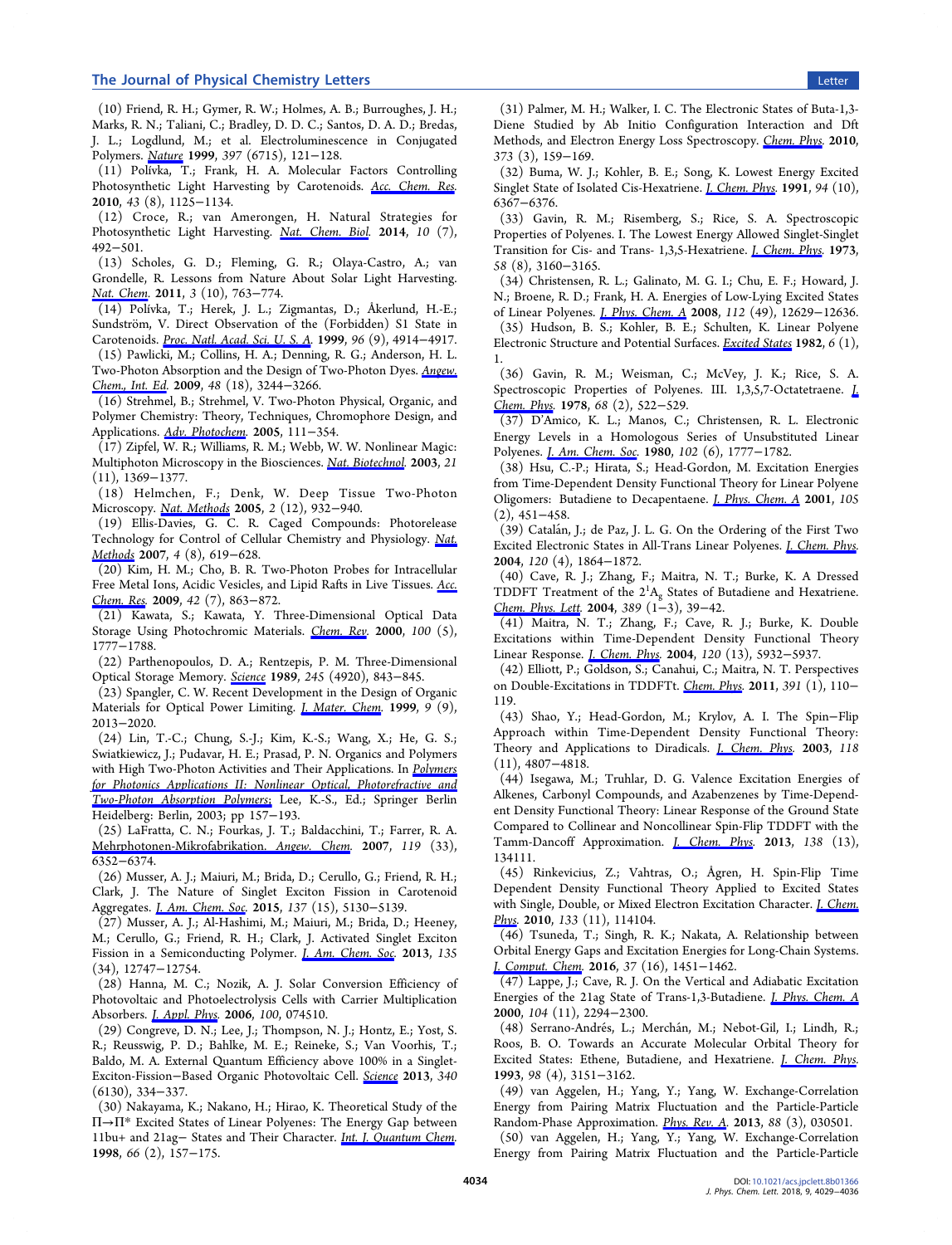#### <span id="page-6-0"></span>The Journal of Physical Chemistry Letters Letters Letter Letter Letter Letter Letter Letter Letter Letter Letter

Random Phase Approximation. *[J. Chem. Phys.](http://pubs.acs.org/action/showLinks?crossref=10.1063%2F1.4865816&citationId=p_n_52_1)* 2014, 140 (18), 18A511.

(51) Yang, Y.; van Aggelen, H.; Steinmann, S. N.; Peng, D.; Yang, W. Benchmark Tests and Spin Adaptation for the Particle-Particle Random Phase Approximation. *[J. Chem. Phys.](http://pubs.acs.org/action/showLinks?pmid=24206290&crossref=10.1063%2F1.4828728&coi=1%3ACAS%3A528%3ADC%252BC3sXhsleksbbN&citationId=p_n_53_1)* 2013, 139 (17), 174110.

(52) Pines, D.; Bohm, D. A Collective Description of Electron Interactions: II. Collective vs Individual Particle Aspects of the Interactions. [Phys. Rev.](http://pubs.acs.org/action/showLinks?crossref=10.1103%2FPhysRev.85.338&coi=1%3ACAS%3A528%3ADyaG38XisFOnsg%253D%253D&citationId=p_n_54_1) 1952, 85 (2), 338−353.

(53) Bohm, D.; Pines, D. A Collective Description of Electron Interactions. I. Magnetic Interactions. Phys. Rev. 1951, 82 (5), 625− 634.

(54) Casida, M. E.; Jamorski, C.; Casida, K. C.; Salahub, D. R. Molecular Excitation Energies to High-Lying Bound States from Time-Dependent Density-Functional Response Theory: Characterization and Correction of the Time-Dependent Local Density Approximation Ionization Threshold. *[J. Chem. Phys.](http://pubs.acs.org/action/showLinks?crossref=10.1063%2F1.475855&coi=1%3ACAS%3A528%3ADyaK1cXhsV2js7w%253D&citationId=p_n_56_1)* 1998, 108 (11), 4439− 4449.

(55) Peng, D.; van Aggelen, H.; Yang, Y.; Yang, W. Linear-Response Time-Dependent Density-Functional Theory with Pairing Fields. [J.](http://pubs.acs.org/action/showLinks?crossref=10.1063%2F1.4867540&citationId=p_n_57_1) [Chem. Phys.](http://pubs.acs.org/action/showLinks?crossref=10.1063%2F1.4867540&citationId=p_n_57_1) 2014, 140 (18), 18A522.

(56) Yang, Y.; Peng, D.; Lu, J.; Yang, W. Excitation Energies from Particle-Particle Random Phase Approximation: Davidson Algorithm and Benchmark Studies. *[J. Chem. Phys](http://pubs.acs.org/action/showLinks?pmid=25273409&crossref=10.1063%2F1.4895792&coi=1%3ACAS%3A528%3ADC%252BC2cXhsF2lsLzM&citationId=p_n_58_1).* 2014, 141 (12), 124104.

(57) Yang, Y.; van Aggelen, H.; Yang, W. Double, Rydberg and Charge Transfer Excitations from Pairing Matrix Fluctuation and Particle-Particle Random Phase Approximation. *[J. Chem. Phys](http://pubs.acs.org/action/showLinks?pmid=24329054&crossref=10.1063%2F1.4834875&coi=1%3ACAS%3A528%3ADC%252BC3sXhvV2lu73J&citationId=p_n_59_1).* 2013, 139 (22), 224105.

(58) Jin, Y.; Yang, Y.; Zhang, D.; Peng, D.; Yang, W. Excitation Energies from Particle-Particle Random Phase Approximation with Accurate Optimized Effective Potentials. [J. Chem. Phys.](http://pubs.acs.org/action/showLinks?pmid=28987104&crossref=10.1063%2F1.4994827&coi=1%3ACAS%3A528%3ADC%252BC2sXhs1WhsLvE&citationId=p_n_60_1) 2017, 147 (13), 134105.

(59) Yang, Y.; Dominguez, A.; Zhang, D.; Lutsker, V.; Niehaus, T. A.; Frauenheim, T.; Yang, W. Charge Transfer Excitations from Particle-Particle Random Phase Approximation-Opportunities and Challenges Arising from Two-Electron Deficient Systems. *[J. Chem.](http://pubs.acs.org/action/showLinks?pmid=28388105&crossref=10.1063%2F1.4977928&coi=1%3ACAS%3A528%3ADC%252BC2sXkvFWmt7Y%253D&citationId=p_n_61_1)* [Phys.](http://pubs.acs.org/action/showLinks?pmid=28388105&crossref=10.1063%2F1.4977928&coi=1%3ACAS%3A528%3ADC%252BC2sXkvFWmt7Y%253D&citationId=p_n_61_1) 2017, 146 (12), 124104.

(60) Yang, Y.; Burke, K.; Yang, W. Accurate Atomic Quantum Defects from Particle−Particle Random Phase Approximation. [Mol.](http://pubs.acs.org/action/showLinks?crossref=10.1080%2F00268976.2015.1123316&coi=1%3ACAS%3A528%3ADC%252BC2MXitVKisbrE&citationId=p_n_62_1) [Phys.](http://pubs.acs.org/action/showLinks?crossref=10.1080%2F00268976.2015.1123316&coi=1%3ACAS%3A528%3ADC%252BC2MXitVKisbrE&citationId=p_n_62_1) 2016, 114 (7-8), 1189-1198.

(61) See <http://www.qm4d.info> for QM4D, an in-house program for QM-MM simulations.

(62) Frisch, M. J.; Trucks, G. W.; Schlegel, H. B.; Scuseria, G. E.; Robb, M. A.; Cheeseman, J. R.; Scalmani, G.; Barone, V.; Mennucci, B.; Petersson, G. A. Gaussian 09; Gaussian, Inc.: Wallingford, CT, 2009.

(63) Zhang, D.; Yang, W. Accurate and Efficient Calculation of Excitation Energies with the Active-Space Particle-Particle Random Phase Approximation. *[J. Chem. Phys](http://pubs.acs.org/action/showLinks?pmid=27782522&crossref=10.1063%2F1.4964501&coi=1%3ACAS%3A528%3ADC%252BC28Xhs12gur7L&citationId=p_n_65_1).* 2016, 145 (14), 144105.

(64) Scherer, V.; Janowitz, C.; Krapf, A.; Dwelk, H.; Braun, D.; Manzke, R. Transport and Angular Resolved Photoemission Measure-ments of the Electronic Properties of In2o3 Bulk Single Crystals. [Appl.](http://pubs.acs.org/action/showLinks?crossref=10.1063%2F1.4719665&coi=1%3ACAS%3A528%3ADC%252BC38Xntlaru7s%253D&citationId=p_n_66_1) [Phys. Lett](http://pubs.acs.org/action/showLinks?crossref=10.1063%2F1.4719665&coi=1%3ACAS%3A528%3ADC%252BC38Xntlaru7s%253D&citationId=p_n_66_1). 2012, 100 (21), 212108.

(65) Bruneval, F.; Hamed, S. M.; Neaton, J. B. A Systematic Benchmark of the Ab Initio Bethe-Salpeter Equation Approach for Low-Lying Optical Excitations of Small Organic Molecules. *[J. Chem.](http://pubs.acs.org/action/showLinks?pmid=26133404&crossref=10.1063%2F1.4922489&coi=1%3ACAS%3A528%3ADC%252BC2MXhtFSltbbL&citationId=p_n_67_1)* [Phys.](http://pubs.acs.org/action/showLinks?pmid=26133404&crossref=10.1063%2F1.4922489&coi=1%3ACAS%3A528%3ADC%252BC2MXhtFSltbbL&citationId=p_n_67_1) 2015, 142 (24), 244101.

(66) Watson, M. A.; Chan, G. K.-L. Excited States of Butadiene to Chemical Accuracy: Reconciling Theory and Experiment. *[J. Chem.](http://pubs.acs.org/action/showLinks?system=10.1021%2Fct300591z&coi=1%3ACAS%3A528%3ADC%252BC38Xhtl2rt7%252FO&citationId=p_n_68_1)* [Theory Comput](http://pubs.acs.org/action/showLinks?system=10.1021%2Fct300591z&coi=1%3ACAS%3A528%3ADC%252BC38Xhtl2rt7%252FO&citationId=p_n_68_1). 2012, 8 (11), 4013−4018.

(67) Shu, Y.; Truhlar, D. G. Doubly Excited Character or Static Correlation of the Reference State in the Controversial  $2^{1}A_{g}$  State of Trans-Butadiene? [J. Am. Chem. Soc.](http://pubs.acs.org/action/showLinks?system=10.1021%2Fjacs.7b06283&coi=1%3ACAS%3A528%3ADC%252BC2sXhsVeksrfO&citationId=p_n_69_1) 2017, 139 (39), 13770−13778.

(68) Daday, C.; Smart, S.; Booth, G. H.; Alavi, A.; Filippi, C. Full Configuration Interaction Excitations of Ethene and Butadiene: Resolution of an Ancient Question. *[J. Chem. Theory Comput.](http://pubs.acs.org/action/showLinks?system=10.1021%2Fct300486d&coi=1%3ACAS%3A528%3ADC%252BC38Xht1eksL%252FE&citationId=p_n_70_1)* 2012, 8 (11), 4441−4451.

(69) Sutton, C.; Körzdörfer, T.; Gray, M. T.; Brunsfeld, M.; Parrish, R. M.; Sherrill, C. D.; Sears, J. S.; Brédas, J. L. Accurate Description of Torsion Potentials in Conjugated Polymers Using Density Functionals with Reduced Self-Interaction Error. J. Chem. Phys. 2014, 140 (5), 054310.

(70) Bois, J.; Körzdörfer, T. How Bond Length Alternation and Thermal Disorder Affect the Optical Excitation Energies of Π-Conjugated Chains: A Combined Density Functional Theory and Molecular Dynamics Study. [J. Chem. Theory Comput.](http://pubs.acs.org/action/showLinks?system=10.1021%2Facs.jctc.5b01070&coi=1%3ACAS%3A528%3ADC%252BC28XjvFylu78%253D&citationId=p_n_72_1) 2016, 12 (4), 1872−1882.

(71) Yannoni, C. S.; Clarke, T. C. Molecular Geometry of Cis - and Trans-Polyacetylene by Nutation NMR Spectroscopy. [Phys. Rev. Lett.](http://pubs.acs.org/action/showLinks?crossref=10.1103%2FPhysRevLett.51.1191&coi=1%3ACAS%3A528%3ADyaL2cXjsFSmug%253D%253D&citationId=p_n_73_1) 1983, 51 (13), 1191−1193.

(72) Fincher, C. R.; Chen, C. E.; Heeger, A. J.; MacDiarmid, A. G.; Hastings, J. B. Structural Determination of the Symmetry-Breaking Parameter in Trans- $(CH)_X$ . *[Phys. Rev. Lett.](http://pubs.acs.org/action/showLinks?crossref=10.1103%2FPhysRevLett.48.100&coi=1%3ACAS%3A528%3ADyaL38Xos1ajsw%253D%253D&citationId=p_n_74_1)* 1982, 48 (2), 100–104. (73) Kurashige, Y.; Nakano, H.; Nakao, Y.; Hirao, K. The  $\Pi \to \Pi^*$ Excited States of Long Linear Polyenes Studied by the CASCI-

MRMP Method. [Chem. Phys. Lett](http://pubs.acs.org/action/showLinks?crossref=10.1016%2Fj.cplett.2004.10.141&coi=1%3ACAS%3A528%3ADC%252BD2cXhtVKks7rK&citationId=p_n_75_1). 2004, 400 (4–6), 425–429. (74) Leopold, D. G.; Vaida, V.; Granville, M. F. Direct Absorption

Spectroscopy of Jet-Cooled Polyenes. I. The  $1^1B^+_{\ u} \leftarrow 1^1A^-_{\ g}$  Transition of Trans, Trans-1,3,5,7-Octatetraene. [J. Chem. Phys.](http://pubs.acs.org/action/showLinks?crossref=10.1063%2F1.447452&coi=1%3ACAS%3A528%3ADyaL2MXjsFOnuw%253D%253D&citationId=p_n_76_1) 1984, 81 (10), 4210−4217.

(75) Gavin, R. M., Jr.; Rice, S. A. Spectroscopic Properties of Polyenes. II. The Vacuum Ultraviolet Spectra of Cis- and Trans-1,3,5- Hexatriene. [J. Chem. Phys](http://pubs.acs.org/action/showLinks?crossref=10.1063%2F1.1681512&coi=1%3ACAS%3A528%3ADyaE2cXktlWntbs%253D&citationId=p_n_77_1). 1974, 60 (8), 3231−3237.

(76) Leopold, D. G.; Pendley, R. D.; Roebber, J. L.; Hemley, R. J.; Vaida, V. Direct Absorption Spectroscopy of Jet-Cooled Polyenes. II. The  $1^1B^+_{\mu}$  ←  $1^1A^-_{\rm g}$  Transitions of Butadienes and Hexatrienes. <u>J</u>. [Chem. Phys.](http://pubs.acs.org/action/showLinks?crossref=10.1063%2F1.447453&coi=1%3ACAS%3A528%3ADyaL2MXjsFGkuw%253D%253D&citationId=p_n_78_1) 1984, 81 (10), 4218−4229.

(77) Heimbrook, L. A.; Kohler, B. E.; Levy, I. J. Fluorescence from the  $1^1B_u$  State of Trans,Trans-1,3,5,7-Octatetraene in a Free Jet. L [Chem. Phys.](http://pubs.acs.org/action/showLinks?crossref=10.1063%2F1.447888&coi=1%3ACAS%3A528%3ADyaL2cXlsVSgt7s%253D&citationId=p_n_79_1) 1984, 81 (4), 1592-1597.

(78) Allan, M.; Neuhaus, L.; Haselbach, E. (All-E)-1,3,5,7- Octatetraene: Electron-Energy-Loss and Electron-Transmission Spectra. [Helv. Chim. Acta](http://pubs.acs.org/action/showLinks?crossref=10.1002%2Fhlca.19840670715&coi=1%3ACAS%3A528%3ADyaL2cXmtlOkt7c%253D&citationId=p_n_80_1) 1984, 67 (7), 1776−1782.

(79) McDiarmid, R. [Adv. Chem. Phys](http://pubs.acs.org/action/showLinks?crossref=10.1002%2F9780470141694.ch2&coi=1%3ACAS%3A528%3ADC%252BD3cXivFyntLs%253D&citationId=p_n_81_1). 1999, 110, 177.

(80) Wang, P.; Nakamura, R.; Kanematsu, Y.; Koyama, Y.; Nagae, H.; Nishio, T.; Hashimoto, H.; Zhang, J.-P. Low-Lying Singlet States of Carotenoids Having 8−13 Conjugated Double Bonds as Determined by Electronic Absorption Spectroscopy. [Chem. Phys.](http://pubs.acs.org/action/showLinks?crossref=10.1016%2Fj.cplett.2005.05.037&coi=1%3ACAS%3A528%3ADC%252BD2MXlsFahtLw%253D&citationId=p_n_82_1) [Lett](http://pubs.acs.org/action/showLinks?crossref=10.1016%2Fj.cplett.2005.05.037&coi=1%3ACAS%3A528%3ADC%252BD2MXlsFahtLw%253D&citationId=p_n_82_1). 2005, 410 (1−3), 108−114.

(81) Schmidt, M.; Tavan, P. Electronic Excitations in Long Polyenes Revisited. *[J. Chem. Phys](http://pubs.acs.org/action/showLinks?pmid=22462859&crossref=10.1063%2F1.3696880&coi=1%3ACAS%3A528%3ADC%252BC38XksFehs7Y%253D&citationId=p_n_83_1).* 2012, 136 (12), 124309.

(82) Meier, H.; Stalmach, U.; Kolshorn, H. Effective Conjugation Length and Uv/Vis Spectra of Oligomers. [Acta Polym](http://pubs.acs.org/action/showLinks?crossref=10.1002%2Factp.1997.010480905&coi=1%3ACAS%3A528%3ADyaK2sXmtleht7c%253D&citationId=p_n_84_1). 1997, 48 (9), 379−384.

(83) Leising, G. Anisotropy of the Optical Constants of Pure and Metallic Polyacetylene. [Phys. Rev. B: Condens. Matter Mater. Phys](http://pubs.acs.org/action/showLinks?crossref=10.1103%2FPhysRevB.38.10313&coi=1%3ACAS%3A528%3ADyaL1MXkslGiuw%253D%253D&citationId=p_n_85_1). 1988, 38 (15), 10313−10322.

(84) Orlandi, G.; Zerbetto, F.; Zgierski, M. Z. Theoretical Analysis of Spectra of Short Polyenes. [Chem. Rev](http://pubs.acs.org/action/showLinks?system=10.1021%2Fcr00005a012&coi=1%3ACAS%3A528%3ADyaK3MXkvFWgt7k%253D&citationId=p_n_86_1). 1991, 91 (5), 867−891.

(85) Shirakawa, H.; Ikeda, S. Infrared Spectra of Poly(Acetylene). Polym. I. 1971, 2 (2), 231–244.

(86) Knoll, K.; Schrock, R. R. Preparation of Tert-Butyl-Capped Polyenes Containing up to 15 Double Bonds. *[J. Am. Chem. Soc.](http://pubs.acs.org/action/showLinks?system=10.1021%2Fja00202a045&coi=1%3ACAS%3A528%3ADyaL1MXltlCrtLk%253D&citationId=p_n_88_1)* 1989, 111 (20), 7989−8004.

(87) Christensen, R. L.; Faksh, A.; Meyers, J. A.; Samuel, I. D. W.; Wood, P.; Schrock, R. R.; Hultzsch, K. C. Optical Spectroscopy of Long Polyenes. [J. Phys. Chem. A](http://pubs.acs.org/action/showLinks?system=10.1021%2Fjp048421g&coi=1%3ACAS%3A528%3ADC%252BD2cXntlKksLk%253D&citationId=p_n_89_1) 2004, 108 (40), 8229−8236.

(88) Rohlfing, M.; Louie, S. G. Optical Excitations in Conjugated Polymers. *[Phys. Rev. Lett.](http://pubs.acs.org/action/showLinks?crossref=10.1103%2FPhysRevLett.82.1959&coi=1%3ACAS%3A528%3ADyaK1MXhtlert7Y%253D&citationId=p_n_90_1)* 1999, 82 (9), 1959-1962.

(89) Barcza, G.; Barford, W.; Gebhard, F.; Legeza, Ö. Excited States in Polydiacetylene Chains: A Density Matrix Renormalization Group Study. [Phys. Rev. B: Condens. Matter Mater. Phys.](http://pubs.acs.org/action/showLinks?crossref=10.1103%2FPhysRevB.87.245116&coi=1%3ACAS%3A528%3ADC%252BC3sXht1yms7fF&citationId=p_n_91_1) 2013, 87 (24), 245116.

(90) Kraabel, B.; Joffre, M.; Lapersonne-Meyer, C.; Schott, M. Singlet Exciton Relaxation in Isolated Polydiacetylene Chains Studied by Subpicosecond Pump-Probe Experiments. [Phys. Rev. B: Condens.](http://pubs.acs.org/action/showLinks?crossref=10.1103%2FPhysRevB.58.15777&coi=1%3ACAS%3A528%3ADyaK1cXnvVygurw%253D&citationId=p_n_92_1) [Matter Mater. Phys.](http://pubs.acs.org/action/showLinks?crossref=10.1103%2FPhysRevB.58.15777&coi=1%3ACAS%3A528%3ADyaK1cXnvVygurw%253D&citationId=p_n_92_1) 1998, 58 (23), 15777−15788.